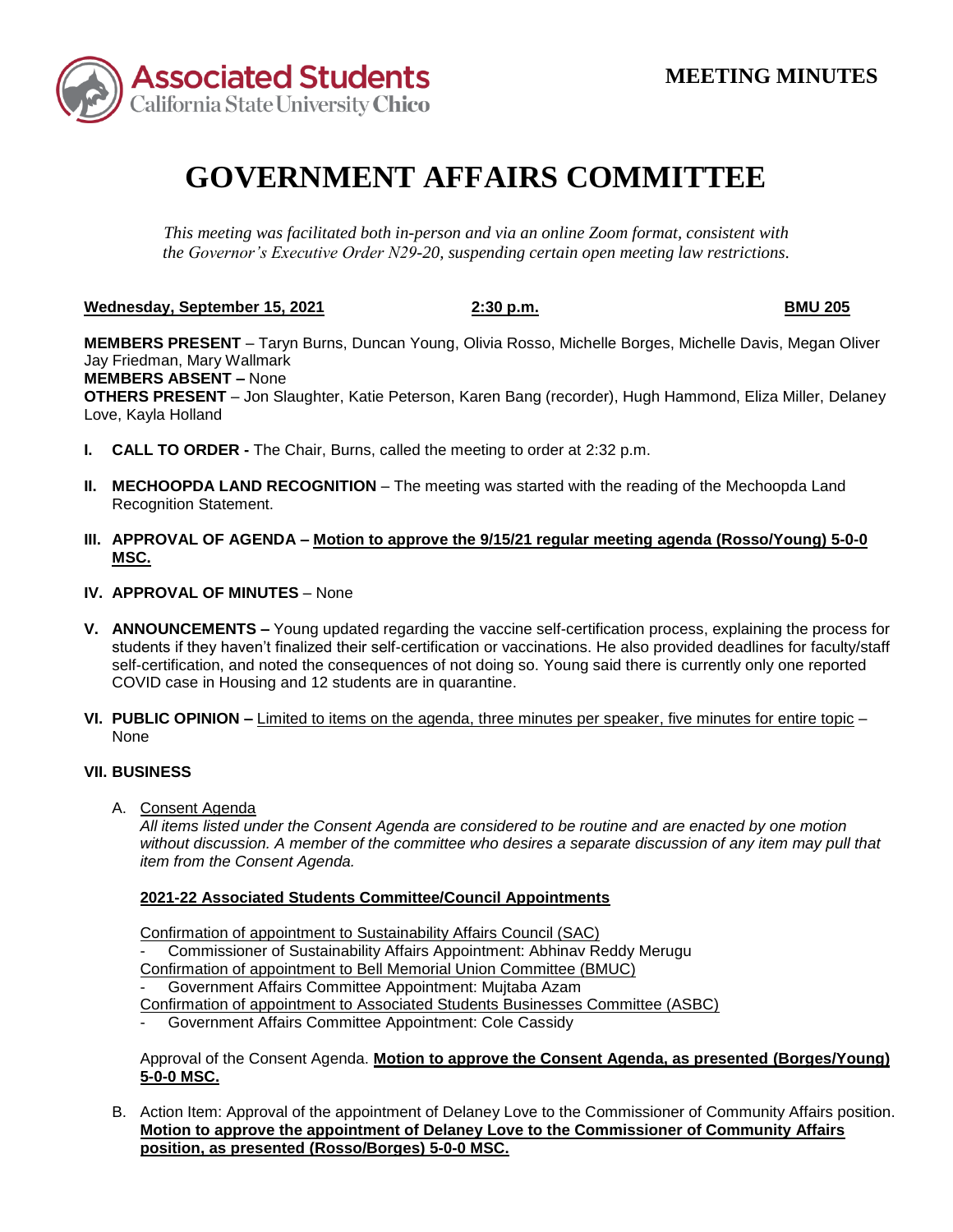## Associated Students Government Affairs Committee Meeting Minutes

- C. Action Item: Approval of the appointment of Behnam Ardakanian to the College of Engineering, Computer Science and Construction Management Senator position. **Motion to approve the appointment of Behnam Ardakanian to the College of Engineering, Computer Science and Construction Management Senator position, as presented (Young/Borges) 5-0-0 MSC.**
- D. Action Item: Approval of the Revised Resolution for Establishing Time and Location for Government Affairs Committee Meetings for the Academic Year 2021-22. **Motion to approve the Revised Resolution for Establishing Time and Location for Government Affairs Committee Meetings for the Academic Year 2021-22, as presented (Borges/Davis) 5-0-0 MSC.**
- E. Action Item: Approval of Government Affairs Committee Mission and Program Statements. Regarding the Mission Statement, Davis said she, Borges and Rosso discussed changing the wording regarding, "…raising ready to be voted on today and Burns said it could be tabled if necessary. Young suggested taking more time "…achieve educational, social, civic and campus goals;…" Rosso said it appears the words try to reflect the the level of consciousness on pertinent issues." They would like to possibly replace this section, or add something like, "…amplifying student voices on campus" to the end of the sentence. Discussion was held. Davis suggested adding, "…and amplifying student voices" to that sentence. Borges said this item isn't quite to discuss this item before voting on revisions. Davis said regarding the Program Statement that they talked about adding some of the other values such as sustainability, social justice and equity. Also, possibly changing the word "political" to "civically engaged" or "civic engagement." It was suggested to word as, positions on GAC and suggested a word to reflect each member. Borges said the subcommittee would prepare a mock draft for presentation at the next GAC meeting. **Motion to table the vote until the next GAC meeting (Borges/Davis) 5-0-0 MSC.**
- F. Information Item: 2022 AS Election Topics Burns reminded that the committee had previously discussed who aren't doing as well in their classes so that they don't lose their position due to their GPA dropping. Slaughter shared that although there is opportunity to support each other, you can't make them tell you their candidates, or if it would begin the spring semester of 2022. He explained that the current students at this GPA to hold the position be the same. Discussion was held and consensus was to lower to 2.0 for both filing allowing write-ins, or get rid of write-ins and do an appointment process after the election, or perhaps 10% of maybe if anyone gets at least five votes, they're automatically a candidate for possible appointment. He said the appointments could begin immediately after elections in April. Slaughter said we'd also know by the end of that time. Burns said they would be able to advertise the appointment as soon as the deadline to file is finished, as well as advertising to run during the election. Slaughter explained the grade disqualification could also begin the appointment process if there is no write-in candidate, and have them appointed by the end of May. Slaughter reminded that a declared candidate will win with the highest vote number, regardless of what that number is, and that they're looking at possibly setting up a different threshold for write-ins. Discussion was held regarding potential issues and Burns said she would like to have something to vote on in write-ins, GPAs, sliding vote for the President/Executive Vice President, eligibility, and summer training. Regarding the GPA rule, Davis said it seemed the committee was in consensus at the last meeting to lower the GPA to 2.0, same as the Chancellor's Office (CO). Young said the higher GPA requirement excludes people and noted there's a lifestyle adjustment due to these AS roles. Rosso expressed concern about students with already low GPAs and discussion was held regarding ways that the AS can support individuals Burns noted that everyone seemed to agree with lowering the minimum GPA to match CO requirements, asking students to do check-ins, take active steps to assure everyone's grades are doing fine, set a study hour every couple of weeks and let students know being a student representative is a large commitment. grades. Slaughter questioned that if GPA requirements are lowered, if it would begin with next year's table have to maintain a 2.3 GPA and 9 units. Burns suggested that the intent to file minimum GPA and the and holding the position. • Write-ins were discussed next. Davis said they need to decide whether to keep the total students who voted in the previous election need to vote for a write-in candidate in order for them to qualify. Slaughter said the intent to not allow write-ins would be for those offices that don't have a declared candidate; write-ins would only be allowed for running against someone else on the ballot. Young suggested 5% of the turnout could be enough to elect a write-in candidate, then if no one reaches the 5% threshold, then this would allow a pool of candidates and they wouldn't have to wait until fall to appoint a student to a position. Borges said she likes the idea of having appointments made by the end of that semester so everyone would be on the same track for training. Burns said if they decide to not allow write-ins for undeclared positions, then declaration the positions that don't have contests, so they'd be able to advertise the appointment process at process. Young suggested keeping write-ins for all positions and Burns said we don't have to change the write-in qualifications; this item was just brought up in the past. Young said immediately after elections, they two weeks if possible regarding this, unless they'd like to leave it as is. It was the consensus of the committee that they would not move forward with the percentage suggestion as it is too complicated. Borges said she is leaning towards appointments for open positions that have no one running. Davis said she is torn on whether